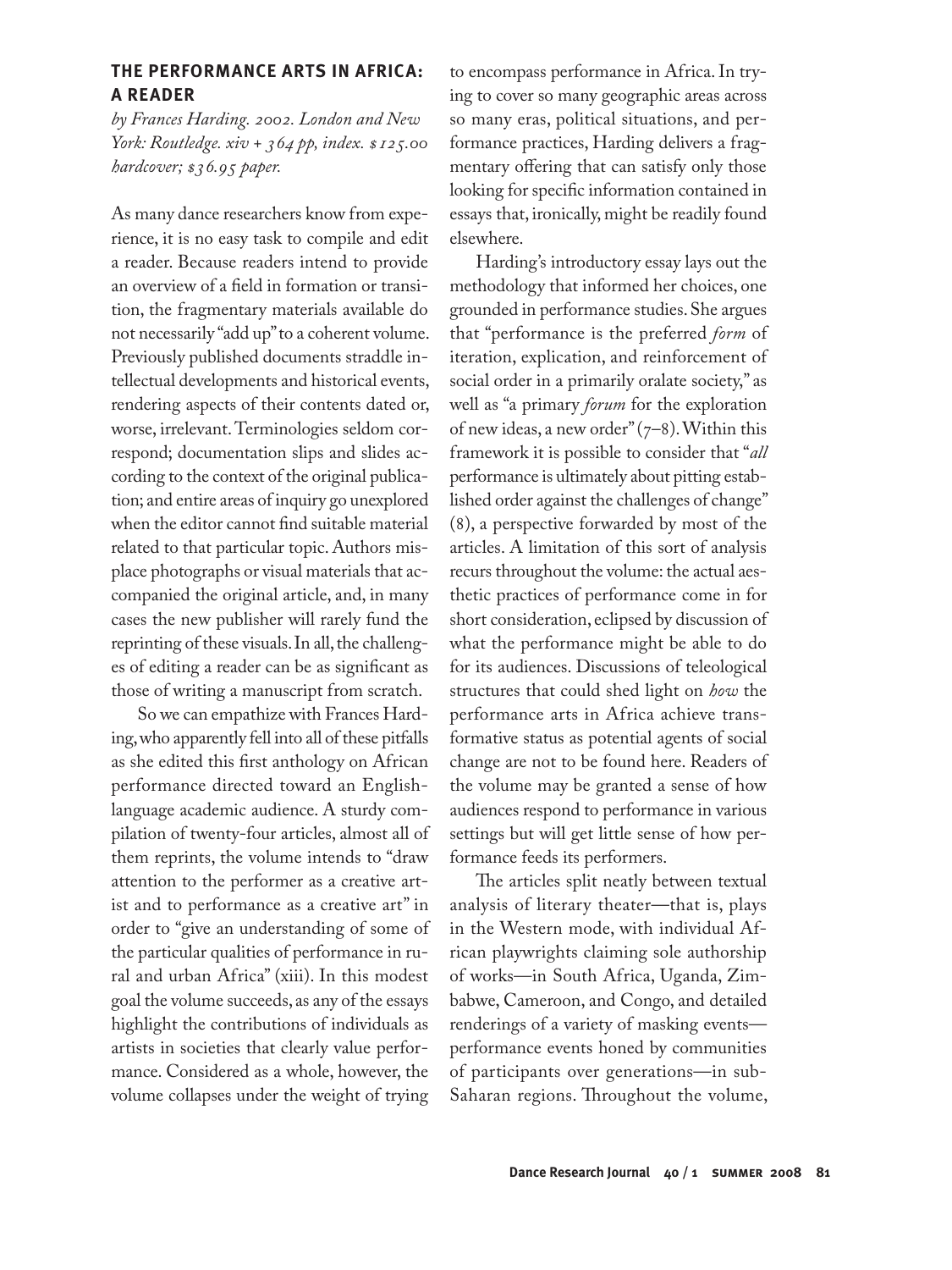dance arises almost exclusively in this latter context. Unfortunately, however, the depiction of dance here usually amounts to a few descriptive words. Readers willing to wade through articles that focus on other aspects of performance besides dance will find mentions of the importance of Zulu dance in the formation of the Darktown Strutters, a variety troupe, in an essay by Loren Kruger; the importance of dancing well in order to protect the memory of the ancestors among the Kalabari people of the eastern Niger delta in an essay by Robin Horton; dance as an aspect of the women's Sande society initiation rituals of the Mende of Sierra Leone in an article by Ruth B. Phillips; the dance of the *Lo Gue,* or white mask Muslim spirits, among the Zara of Upper Volta in an article by René A. Bravmann; the essential dancing of puppet theaters in rural Mali in an article by Mary Jo Arnoldi; reference to the dangerous spontaneous dances of the *Onifakun,* Ode-lay maskers of Sierra Leone in an article by John Nunley; a historical overview of the rise of the possession dance *Holey Hori* of the *Hauka* spirits of the Songhay people of Niger in an article by Paul Stoller; and a depiction of master Mende storyteller Lele Gbomba's resistance to dance in performance—because "the animating potential of dance is such that the narrator may not be able to redirect the attention and energy of the audience to the narrative" (194)—in an article by Julius S. Spencer. But note that these mentions are almost always in passing, and seldom the focus of authorial attention.

Two articles do scrutinize dance practice. Paul J. Lane presents an interesting assessment of the effects of tourism on the masked dances of the Dogon of the Sanga region of Mali, where, in the late 1980s, dance was overseen by a tourist board official who instructed the performers to "dance more energetically" and pose for photographs with tourists. Lane

rightly asserts several potentially empowering aspects of these shifts: "The rising participation of the young men in tourism has simply meant the substitution of one way of demonstrating their suitability as marriage partners for another" $(309)$ . In addition, through these tourist performances, "the youth are responsible for presenting their own society and can control the content of specific representations of Dogon culture" as they find themselves in a position to "give new meanings to those representations" (309).

Remarkably, the one essay completely devoted to dance offers a strangely naive reading of the "erotic" in the Tanzanian *sindimba,* a dance that author Laura Edmondson first viewed in Dar es Salaam. For women performers, the dance involves *kukata kiuno*— "to cut the waist"—evidently a swaying of the hips that, in performance, easily sustains a "cultural image of the sexualized, passive Tanzanian woman" (79). Edmondson wants to argue that the state has appropriated the traditional dance as a national symbol and, in the process, squashed its nuances to serve a nationalist agenda. By way of resistance, some dancers have created a "counter-canon" of *ngoma* (dance) in which "physical movements directly refuse the directives of the state that call for subdued sexuality" (82). Other versions of the dance have appeared in recent years: the nationalistic College of the Arts teaches *ngoma* and allows "sensual movements for female dancers, such as slow shoulder rotations and a gentle swaying of the hips," which marks the college's alignment with "official cultural rhetoric"  $(85)$ . Complicating matters more, popular theater troupes present *ngoma* that accentuate "women's erotic movement of the hips and pelvis" (79) while tourist dance companies present "restrained, subdued" versions of the dance that seem "more appropriate for an audience of cultural officials than for tourists" (86).